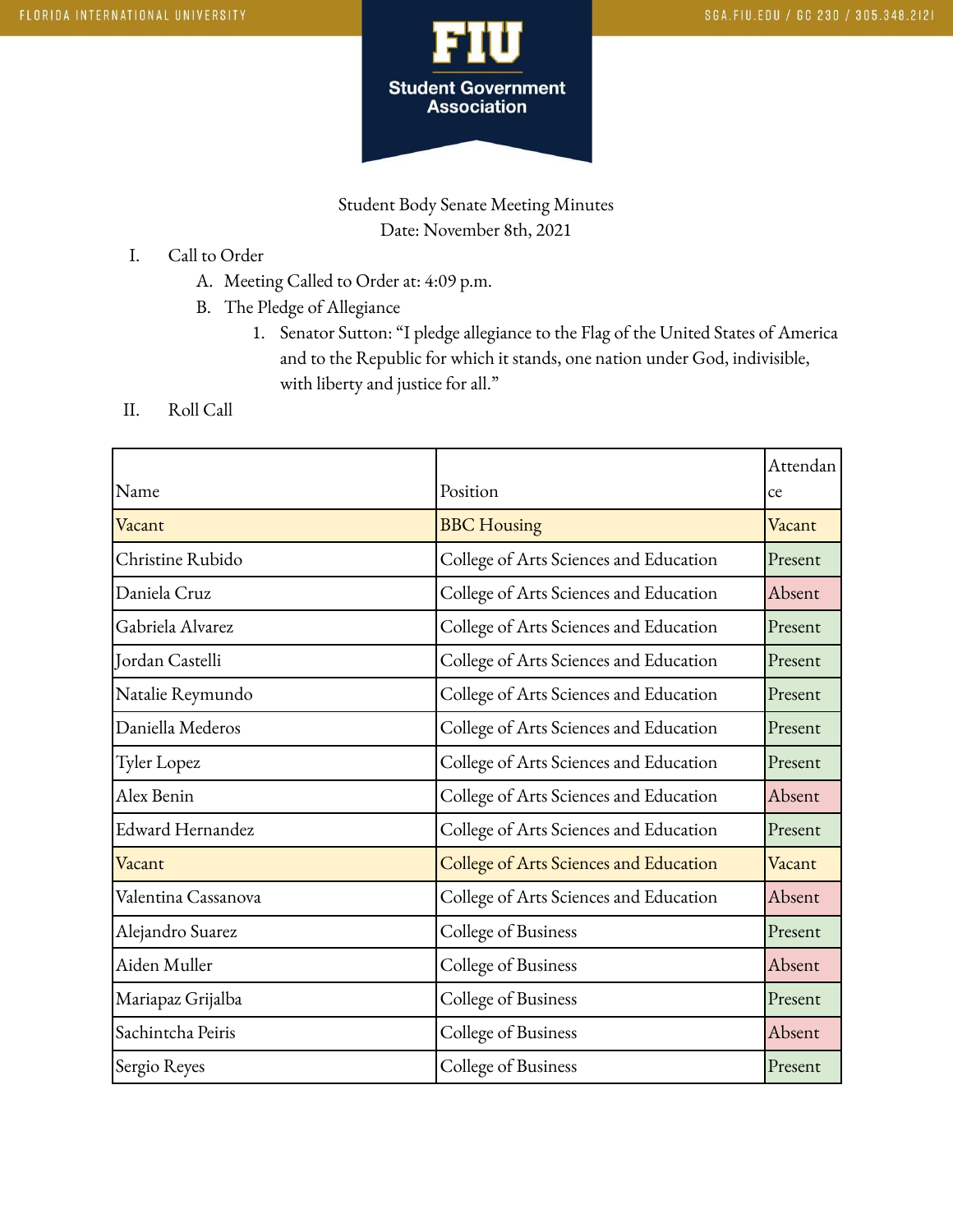| Gabriela Tovar       | College of Communication Architecture<br>and the Arts | Present |
|----------------------|-------------------------------------------------------|---------|
| Vacant               | College of Communication Architecture<br>and the Arts | Vacant  |
| Cristhofer Lugo      | College of Engineering and Computing                  | Present |
| Fernando Melara      | College of Engineering and Computing                  | Present |
| Hervangelot Lordeus  | College of Engineering and Computing                  | Present |
| Natalie Meneses      | College of Engineering and Computing                  | Present |
| <b>Celesse Temes</b> | College of Hospitality and Tourism<br>Management      | Present |
| Vacant               | College of Law                                        | Vacant  |
| Manuela Jaramillo    | College of Medicine                                   | Present |
| Joshua Lovo-Morales  | College of Nursing and Health Sciences                | Present |
| Tyra Moss            | College of Public Health and Social Work              | Absent  |
| Joshua Mandall       | Graduate School                                       | Present |
| Vacant               | <b>Graduate School</b>                                | Vacant  |
| Vacant               | <b>Graduate School</b>                                | Vacant  |
| Vacant               | Graduate School                                       | Vacant  |
| Vacant               | Graduate School                                       | Vacant  |
| Jean Rodriguez       | Honors College                                        | Absent  |
| Vacant               | <b>Lower Division BBC</b>                             | Vacant  |
| Zoilo Batista        | <b>Lower Division MMC</b>                             | Absent  |
| Iacob Bharat         | <b>MMC</b> Housing                                    | Present |
| Sebastian Aviles     | <b>MMC</b> Housing                                    | Present |
| Taylor Sokolosky     | <b>MMC</b> Housing                                    | Present |
| Vacant               | <b>Online Student</b>                                 | Vacant  |
| Alexander Sutton     | School of International and Public Affairs            | Present |
| David Luis           | School of International and Public Affairs            | Present |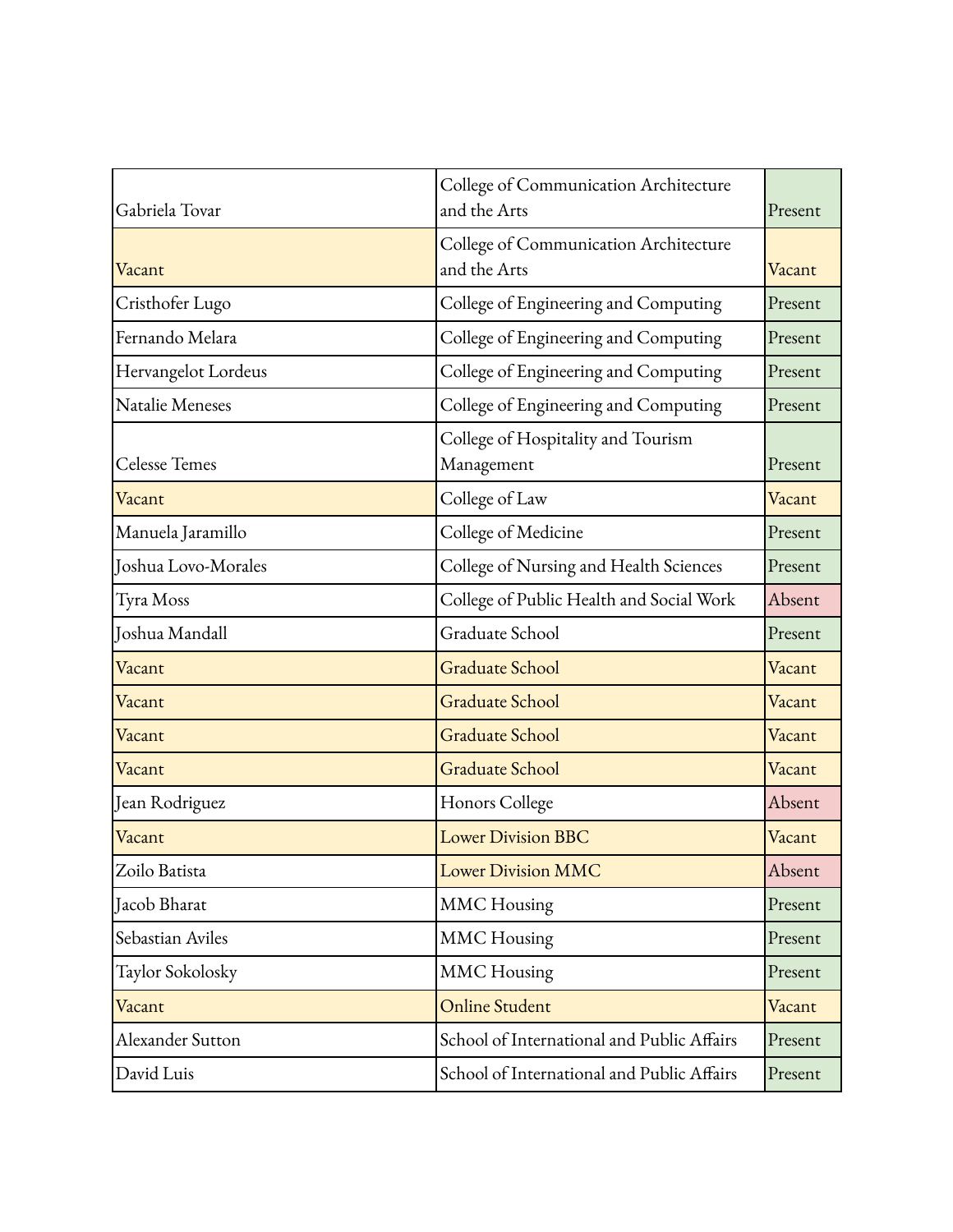| Sadie Testa-Secca-- | School of International and Public Affairs | Absent  |
|---------------------|--------------------------------------------|---------|
| Vacant              | <b>Upper Division BBC</b>                  | Vacant  |
| Vacant              | <b>Upper Division BBC</b>                  | Vacant  |
| Rodrigo Alea        | <b>Upper Division MMC</b>                  | Absent  |
| Nicholas Pastrana   | <b>Upper Division MMC</b>                  | Present |

## Quorum Established

- III. Approval of Minutes from Last Meeting
	- A. Senator sutton moves to approve last meeting minutes, senator castelli seconds. Motion passes. 11/1/2021
- IV. Adoption of the Agenda
	- A. Senator luis moves to adopt todays agenda, senator sutton seconds. Motion passes 11/8/2021
- V. Invited Speakers
	- A. none
- VI. Committee Reports
	- A. Appropriations Committee
		- 1. Reviewing appropriations in meetings this week
	- B. Graduate and Professional Student Committee
		- 1. Pushin our special meeting to this week
	- C. University Sustainability and Innovation Committee
		- 1. Looking to promote event on recycling competition between dorms
	- D. Health and Well-Being Committee
		- 1. Secretary of health and wellbeing stopped by our meeting and mentioned desire to collaborate with committee
	- E. Student Life and Academic Concerns Committee
		- 1. Looking to do major fair, especially reaching out to all majors nothing in specific
		- F. Committee on Rules and Administration
- VII. Executive Board Reports
	- A. Student Body President
	- B. Senate President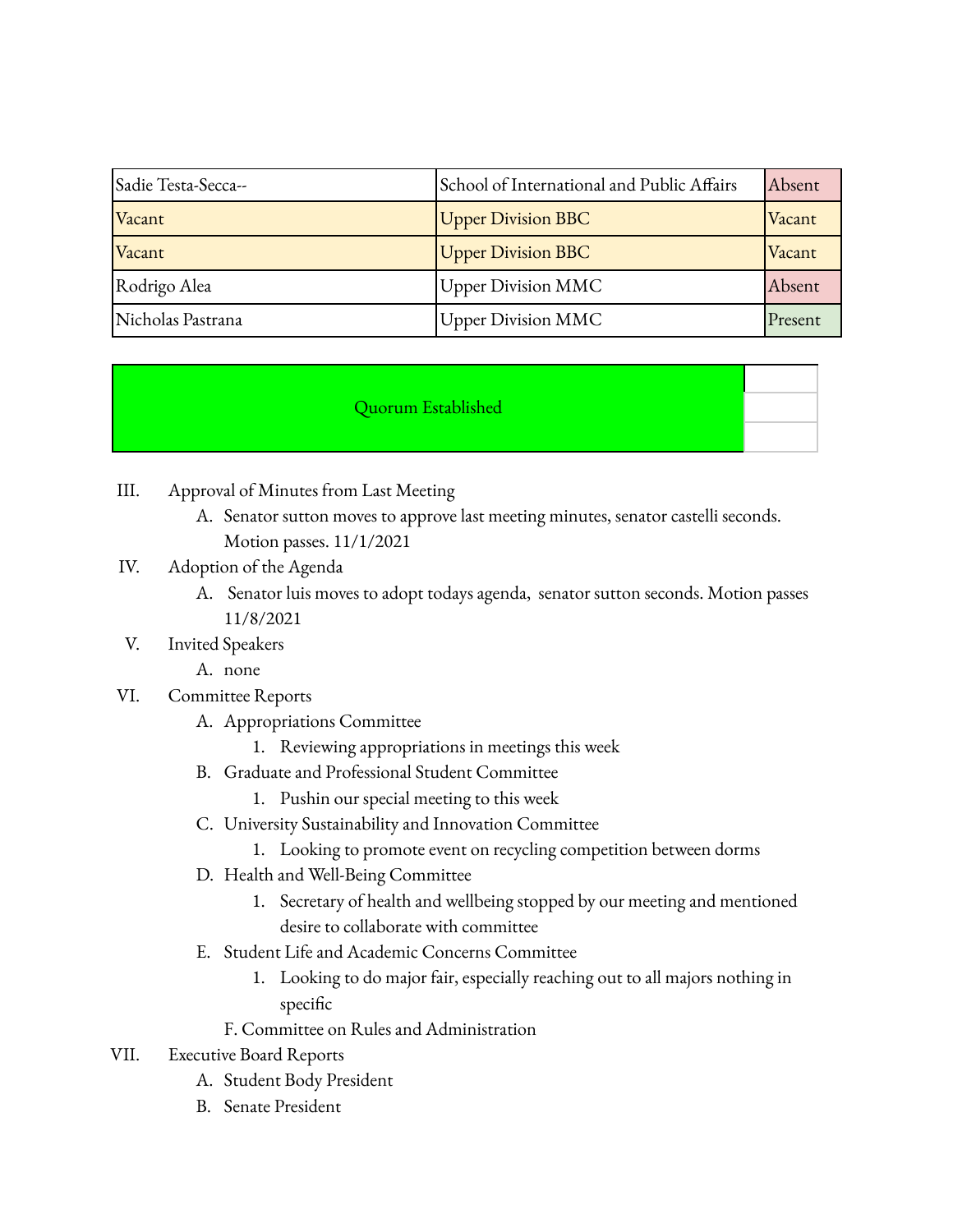- 1. Next week with cabinet retreat will not happen, it will be a regular senate meeting
- C. Senate President Pro-Tempore
- D. Senate Floor Leader

1.

- E. Student Body Vice President
- F. Comptroller
- G. Executive Administrator
- H. Governor of the Biscayne Bay Campus
- I. Chief of Staff
- J. Chief Justice

VIII. Vetoed Legislation

A.

IX. Unfinished Business

A.

- X. New Business
	- A. Confirmation of Carolina Echeverri to the position of Deputy Elections
		- Commissioner
			- 1. Senator luis moves to go into discussion, senator castelli seconds. Motion passes.
			- 2. Senator castelli moves to go into q&a period for 5 minutes, senator rubido seconds. Motion passes.
			- 3. Senator Luis moves to go into 5 minute discussion
			- 4. Senator castelli moves to enter 5 minute recess
			- 5. Senate president pro temp moves to table this confirmation until next senate, senate president pastrana seconds. Motion passes
	- B. Confirmation of Anna Meredith to the position of Elections Board Member
		- 1. Senator castelli moves to enter 5 minute q&a. Senator sutton seconds. Motion passes.
		- 2. Senator luis moves to go into 5 minute discussion, senator castelli seconds. Motion passes
		- 3. Senator luis moves to close discussion, senator castelli seconds, motion passes.
		- 4. Senator aviles moves to vote by unanimous consent, senator pastrana does not second, motion fails
		- 5. Voting by roll call: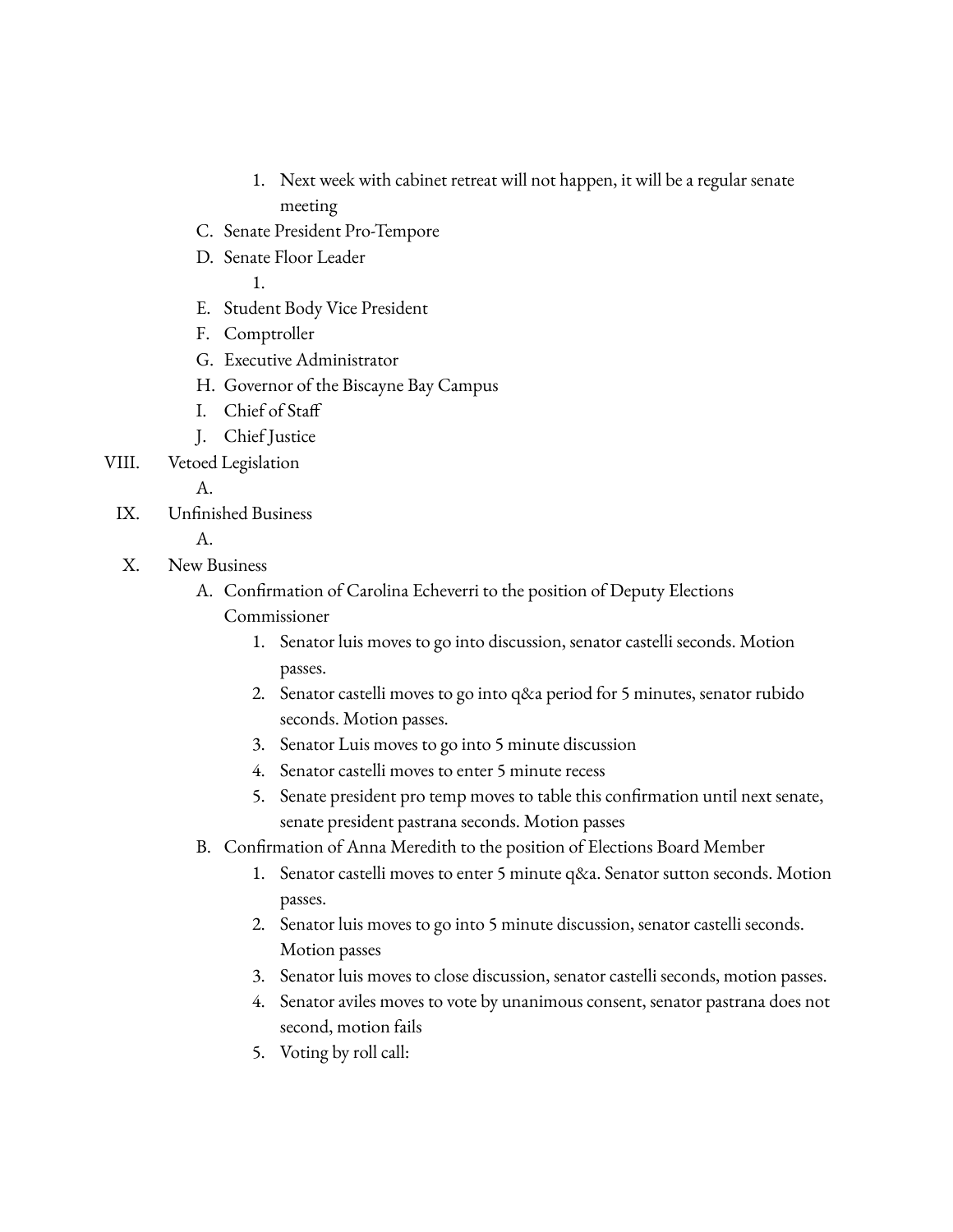| Name                    | Position                                              | Attenda<br>nce |     |
|-------------------------|-------------------------------------------------------|----------------|-----|
| Vacant                  | <b>BBC</b> Housing                                    | Vacant         |     |
| Christine Rubido        | College of Arts Sciences and Education Present        |                | I٧  |
| Daniela Cruz            | College of Arts Sciences and Education Absent         |                |     |
| Gabriela Alvarez        | College of Arts Sciences and Education Present        |                | l y |
| Jordan Castelli         | College of Arts Sciences and Education Present        |                | Iу  |
| Natalie Reymundo        | College of Arts Sciences and Education Present        |                | lу  |
| Daniella Mederos        | College of Arts Sciences and Education Present        |                | lу  |
| Tyler Lopez             | College of Arts Sciences and Education Present        |                | Iу  |
| Alex Benin              | College of Arts Sciences and Education Absent         |                |     |
| <b>Edward Hernandez</b> | College of Arts Sciences and Education Absent         |                |     |
| Vacant                  | College of Arts Sciences and Education  Vacant        |                |     |
| Valentina Cassanova     | College of Arts Sciences and Education Absent         |                |     |
| Alejandro Suarez        | College of Business                                   | Absent         |     |
| Aiden Muller            | College of Business                                   | Absent         |     |
| Mariapaz Grijalba       | College of Business                                   | Present        | Iу  |
| Sachintcha Peiris       | College of Business                                   | Absent         |     |
| Sergio Reyes            | College of Business                                   | Present        | y   |
| Gabriela Tovar          | College of Communication<br>Architecture and the Arts | Present        | ly  |
| Vacant                  | College of Communication<br>Architecture and the Arts | Vacant         |     |
| Cristhofer Lugo         | College of Engineering and<br>Computing               | Present        | l y |
| Fernando Melara         | College of Engineering and<br>Computing               | Present        | IУ  |
| Hervangelot Lordeus     | College of Engineering and<br>Computing               | Present        | IУ  |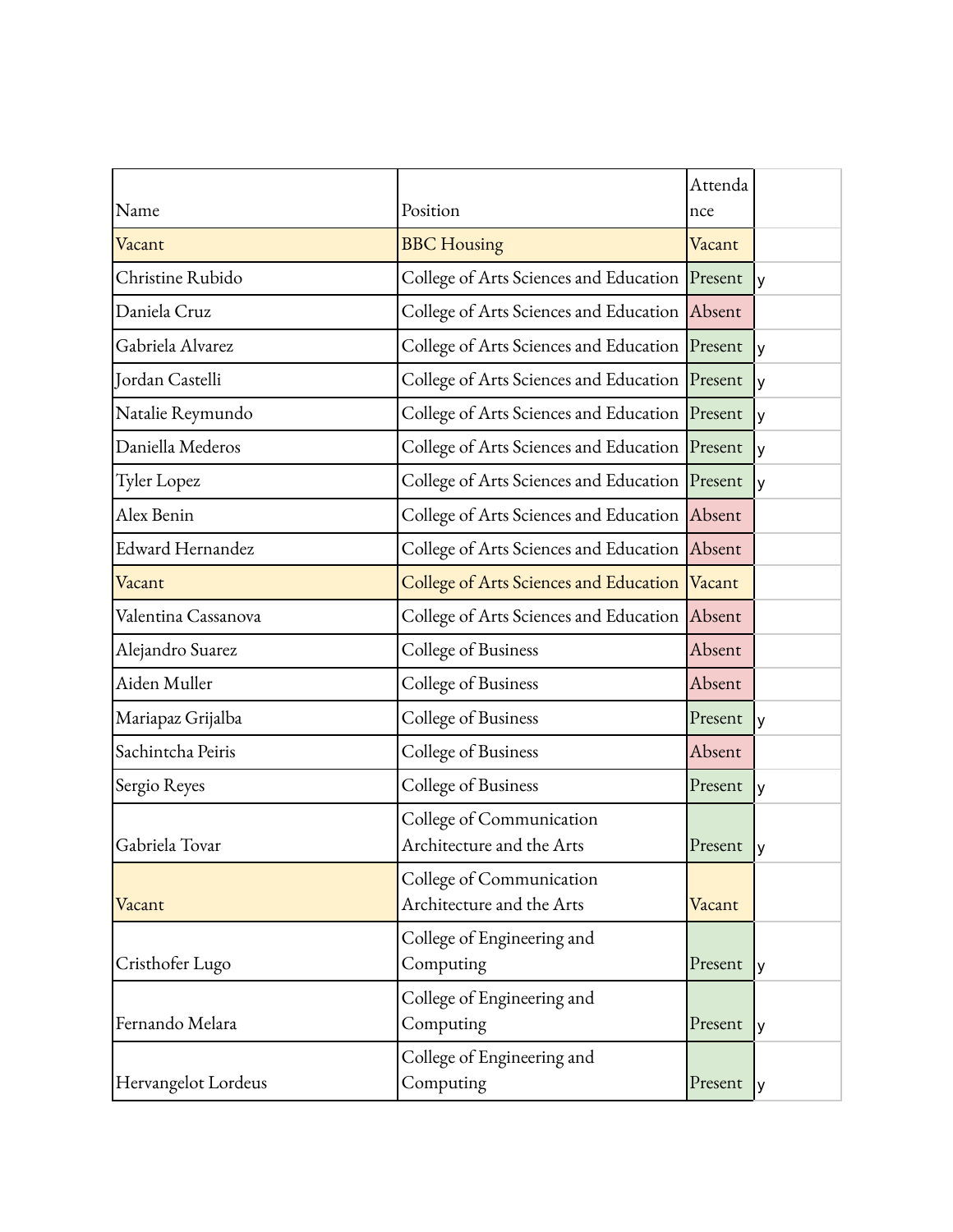| Natalie Menese       | College of Engineering and<br>Computing          | Present | I٧                     |
|----------------------|--------------------------------------------------|---------|------------------------|
|                      |                                                  |         |                        |
| <b>Celesse Temes</b> | College of Hospitality and Tourism<br>Management | Present | I٧                     |
| Vacant               | College of Law                                   | Vacant  |                        |
| Manuela Jaramillo    | College of Medicine                              | Present | l y                    |
| Joshua Lovo-Morales  | College of Nursing and Health<br>Sciences        | Present | I٧                     |
| Tyra Moss            | College of Public Health and Social<br>Work      | Absent  |                        |
| Joshua Mandall       | Graduate School                                  | Present | I٧                     |
| Vacant               | Graduate School                                  | Vacant  |                        |
| Vacant               | <b>Graduate School</b>                           | Vacant  |                        |
| Vacant               | Graduate School                                  | Vacant  |                        |
| Vacant               | <b>Graduate School</b>                           | Vacant  |                        |
| Jean Rodriguez       | Honors College                                   | Present | $\mathsf{I}\mathsf{v}$ |
| Vacant               | <b>Lower Division BBC</b>                        | Vacant  |                        |
| Zoilo Batista        | <b>Lower Division MMC</b>                        | Absent  |                        |
| Jacob Bharat         | <b>MMC</b> Housing                               | Present | I٧                     |
| Sebastian Aviles     | <b>MMC</b> Housing                               | Present | l y                    |
| Taylor Sokolosky     | <b>MMC</b> Housing                               | Present | l٧                     |
| Vacant               | <b>Online Student</b>                            | Vacant  |                        |
| Alexander Sutton     | School of International and Public<br>Affairs    | Present | l y                    |
| David Luis           | School of International and Public<br>Affairs    | Present | l y                    |
| Sadie Testa-Secca--  | School of International and Public<br>Affairs    | Absent  |                        |
| Vacant               | <b>Upper Division BBC</b>                        | Vacant  |                        |